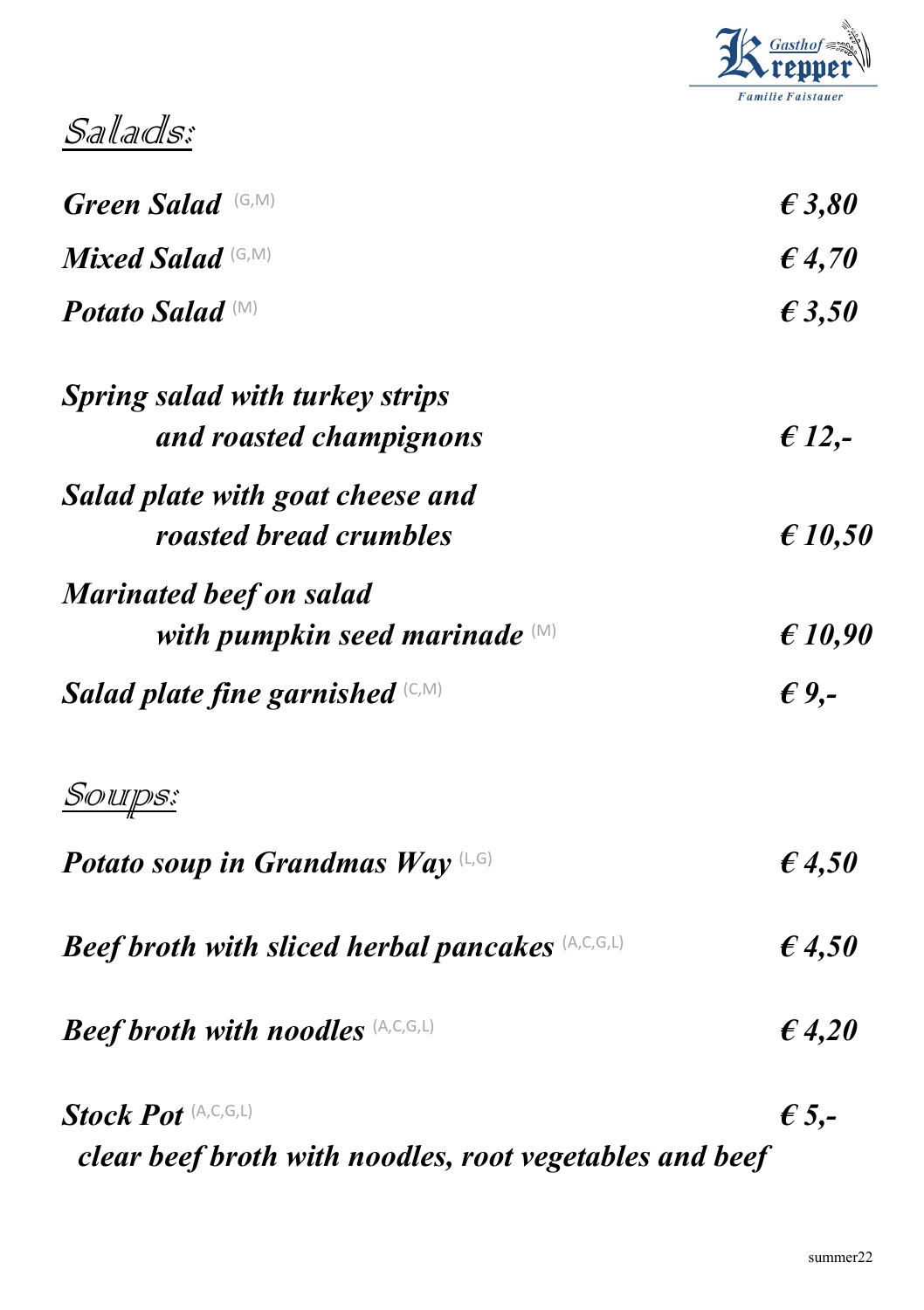

#### Main Dishes:

| <b>Vension ragout with bread dumplings (A,C,G,M)</b>                           |                  |
|--------------------------------------------------------------------------------|------------------|
| and mixed Salad                                                                | $\epsilon$ 17,50 |
| <i>Viennese Schnitzel (pork)</i> <sup>(A)</sup>                                |                  |
| with potato salad $\mathbb{M}$                                                 | $£ 12, -$        |
| with parsley potatoes and salad                                                | £ 15,90          |
| <b>Steak Toast opulent garnished (A,C,E,G)</b>                                 |                  |
| <b>Turkey- or Pork Steak on Toast</b>                                          | £13,90           |
| Traditional "Kasnock'n" with farmers salad (A,C,G,M)                           | $\epsilon$ 10,50 |
| "Kasnock'n" hunter's style (with cheese and bacon) (A,C,G,M)                   |                  |
| with green salad                                                               | $\epsilon$ 10.90 |
| Tyrolean "Gröstl" with fried eggs and coleslaw salad $\binom{c}{0}$ $\in$ 11,- |                  |
| <b>Omelet hunter's style with mixed salad (A,C,G,M)</b>                        |                  |
| (with mushroom and bacon)                                                      | £11,90           |
| Roasted "Leberkäse" with fried egg                                             |                  |
| and potato salad (M)                                                           | $\epsilon$ 7,20  |
| and roasted potatoes                                                           | $\epsilon$ 9,-   |
| 3 fried eggs with crispy fried bacon                                           |                  |
| and house bread $(A)$                                                          | $\epsilon$ 7,50  |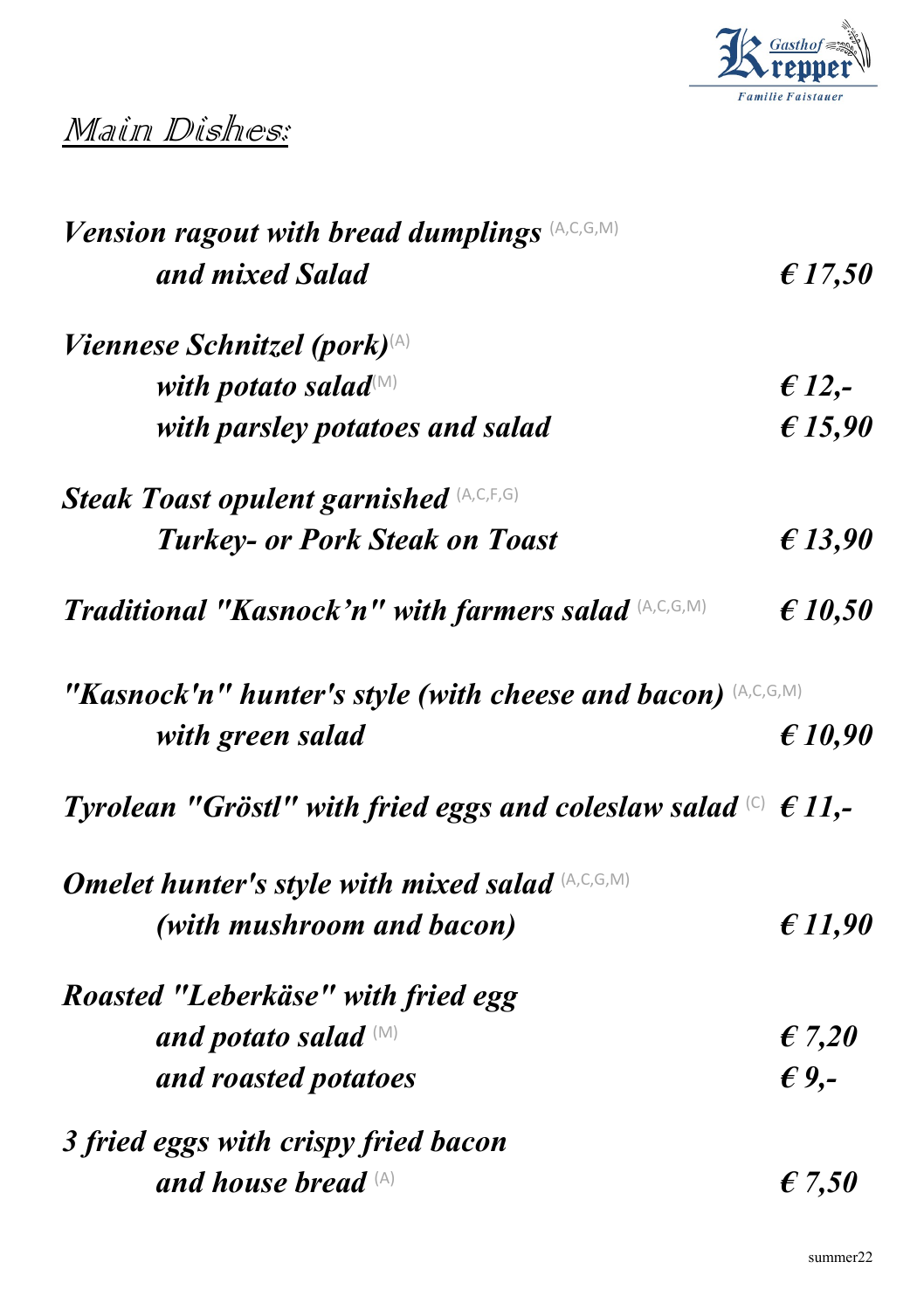

## Light meals:

| "Brettljause" (Snacks served on a board with bread) (A,G,M) |                  |
|-------------------------------------------------------------|------------------|
| <b>Samples of our traditional specialties</b>               | $\epsilon$ 10,50 |
| Krepper - Bacon plate $(A, G, M)$                           |                  |
| with homemade bacon                                         | $\epsilon$ 8,50  |
| <b>Mountain farmer's cheese with butter and bread (A,G)</b> | $\epsilon$ 7,90  |
| <b>Special bread</b> (A,G)                                  | $\epsilon$ 6,50  |
| Krepper - Bacon sandwich $(A, G)$                           | $\epsilon$ 6,50  |
| Sausage- or cheese sandwich (A,G)                           | $\epsilon$ 6,-   |
| "Bergsteiger-Brot" (Bread with roasted "Leberkäse",         |                  |
| onions, cheese and fried eggs) $(A)$                        | $\epsilon$ 9,80  |
| Potato soup with a pair of sausages $(A, L)$                | $\epsilon$ 7,50  |
| Couple of sausages with potato salad $(M)$                  | $\epsilon$ 6,50  |
| Couple of sausages with bread $(A, M)$                      | $\epsilon$ 4,50  |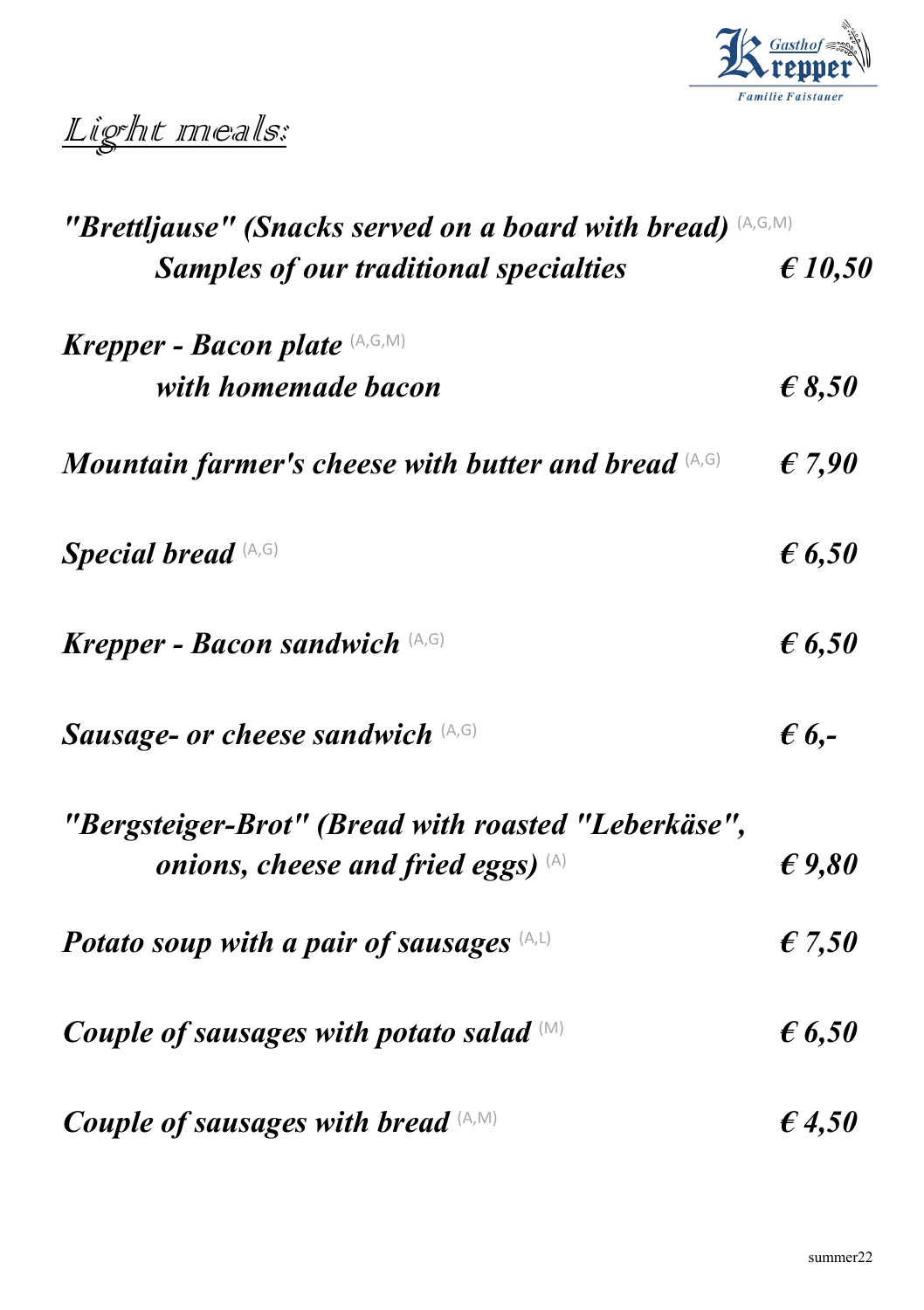

#### Pastries:

| "Kaiserschmarrn" (cut-up and sugared pancake) (A,C,G)              |                  |
|--------------------------------------------------------------------|------------------|
| with raisins and plum sauce                                        | $\epsilon$ 11,-  |
| <b>Omelet sweet</b> (A,C,G)                                        |                  |
| chef's special                                                     | $\epsilon$ 10,50 |
| Austrian pancake with vanilla ice cream                            |                  |
| with pumpkin seed liquor                                           |                  |
| and chocolate chips (A,C,G, F,H)                                   | $\epsilon$ 6,50  |
| Austrian pancake with vanilla ice cream                            |                  |
| and chocolate sauce (A,C,G,F,H)                                    | $\epsilon$ 5,20  |
| Austrian pancake with apricot jam (each piece) $(A,C,G)$           | $\epsilon$ 3,-   |
| Austrian pancake with cowberry jam (each piece) $(A,C,G) \in 3,20$ |                  |
| 1 serving apple sauce                                              | $\epsilon$ 1,80  |
| 1 serving plum sauce                                               | $\epsilon$ 2,-   |
| Daily a wide choice of                                             |                  |
|                                                                    |                  |
| <u>cakes and pies</u>                                              |                  |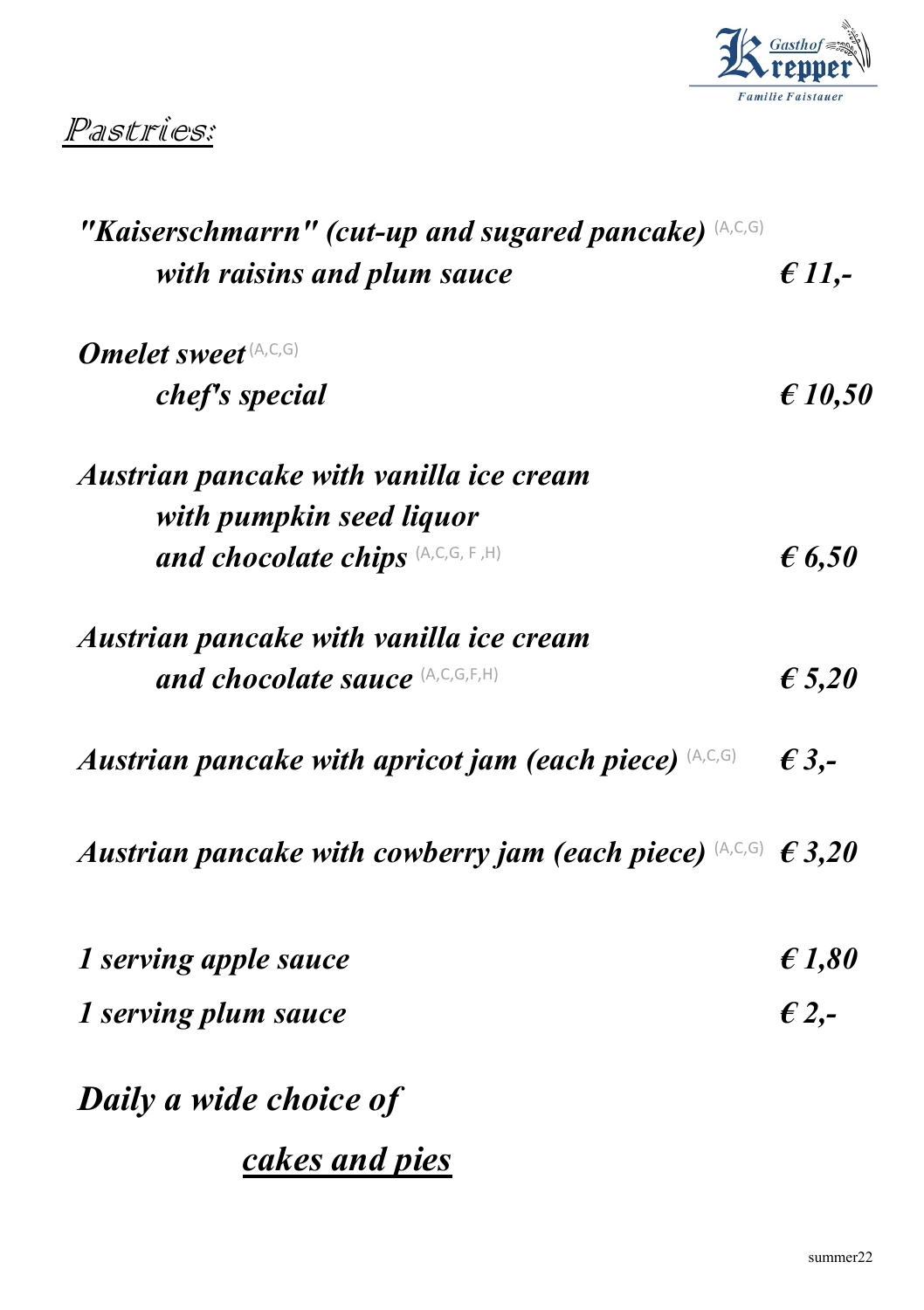



### Mixed ice cream without whipped cream  $\epsilon$  3,60

#### Mixed ice cream with whipped cream  $\epsilon$  4,20 (Vanilla, Strawberry or Chocolate)

# Coupe Danmark  $\epsilon$  4,90

 (3 scoops of vanilla ice cream with hot chocolate sauce and whipped cream)

#### ", Heisse Liebe"  $\epsilon$  5,20

 (3 scoops of vanilla ice cream with warm raspberries and whipped cream)

#### Buttermilk with Strawberry Ice Cream  $\epsilon$  2,80

Chocolate Milk Shake  $\epsilon$  2,80